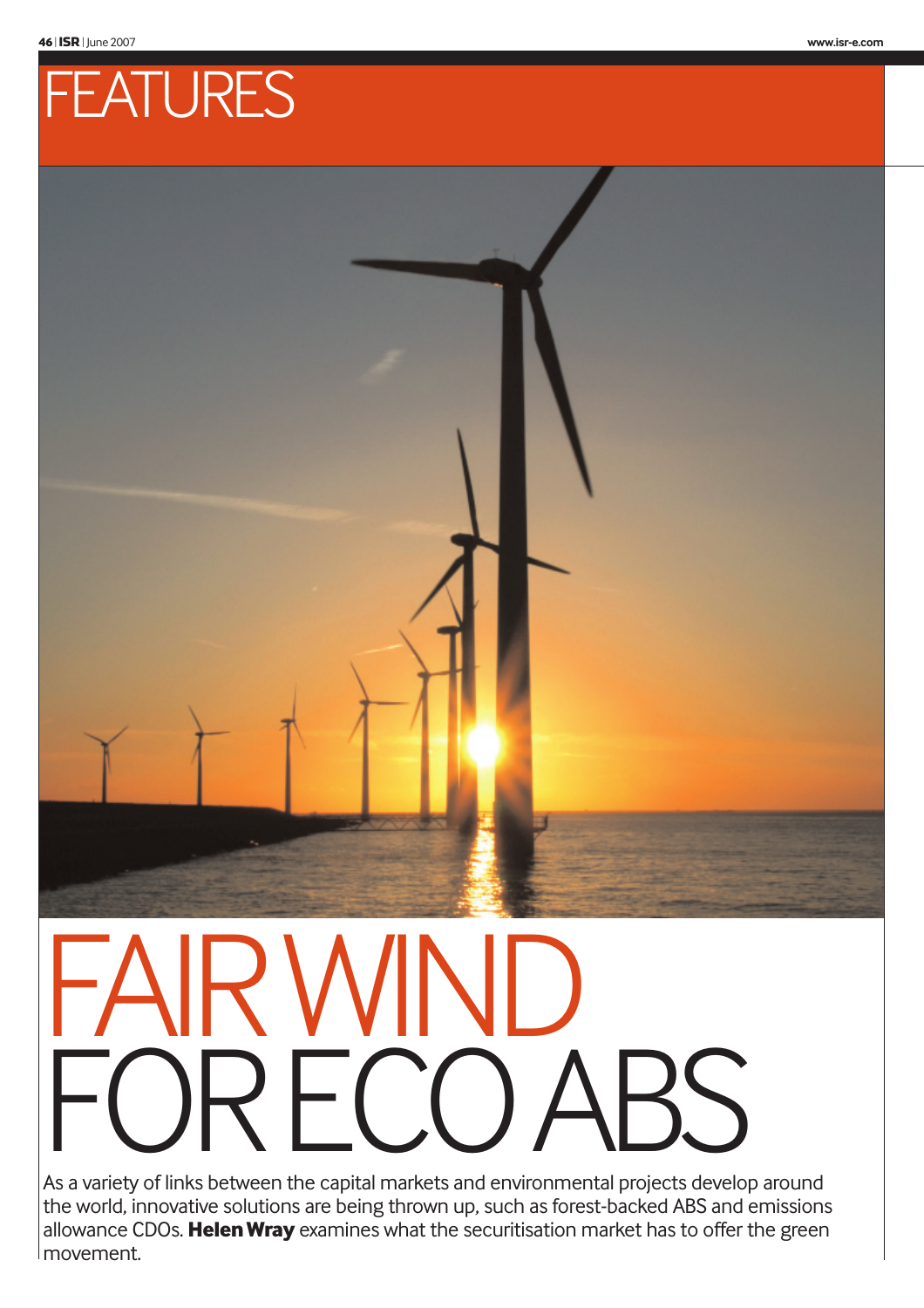### FEATURE: ECO SECURITISATION

limate change is now a big business; from the cars we drive to the clothes we wear and even the food we eat, an eco-friendly alternative is available to an increasing-<br>Iy socially responsible consumer market. It is limate change is now a big business; from the cars we drive to the clothes we wear and even the food we eat, an eco-friendly alternative is available to an increasingperhaps no surprise, then, that far from only being the realm of environmental groups or individual activists, the world's largest financial institutions and firms are increasingly becoming involved in green projects too.

Morgan Stanley, for example, announced in October 2006 that it would invest US\$3bn in carbon initiatives over the next five years. It is expected that the majority of this investment will be covered as the bank's commodities trading department expands its carbon and emissions platform. The bank has also committed to investing in emissions reduction projects under the Kyoto Protocol's clean development mechanism (CDM) *(see box)*.

Indeed, banks and corporations are in a position to make a real difference by funding green projects through the capital markets – and the securitisation sector is making significant inroads in developing new products in this area. For example, earlier this year, Uni-Credit Group (HVB) priced the third deal in its groundbreaking Breeze programme, which provides financing for wind parks *(see ISR May 2007, page 10)*.

"The Breeze programme is attractive as a source of funding because we are in a position to raise huge amounts via the capital market for assets that on a standalone basis would not do so," says Dagmar Buhl, head of structured bond execution at HVB. "Offshore wind farms, for example, are huge sites with total investment costs of at least €6m (US\$8.1m), so the capital market is the perfect platform to raise such huge amounts. If financing is done via a single loan for each site or location, it becomes much more complicated and expensive."

The bank also announced its intention to expand the programme both geographically as well as to include solar and geothermal energy forms in securitisation deals. It has also been mandated for an offshore wind farm transaction.

Using securitisation as a tool to finance wind farms is a particularly good fit, as it is a relatively mature asset class offering longterm assets with a proven track record.

"The benefits of moving into those areas for all renewable energy sectors is the same as it is for wind energy, in that small to mid-sized companies do not really have access to other sources of capital," adds Buhl. "These types of financing deals are also attractive to investors because they receive an attractive coupon for very little risk. In addition, the methods of measuring wind have improved significant-



**is a type of project finance**

ly in recent years, so participants have a solid database from which to predict wind over very long periods for different wind regions across Europe. Therefore, the risk involved with a wind farm portfolio due to the full cross-collateralisation in relation to the rating and the coupon is fair."

Most likely to replicate the typical structure of previous Breeze deals, Buhl expects two more Breeze transactions in the second half of this year, with one of the portfolios including solar energy. Furthermore, HVB will introduce a portfolio of geothermal energy in mid-to-late 2008. As well as extending its reach into different renewable energy sources, the bank is working on developing wind farm portfolios in countries outside of Germany, including Hungary, Poland, the Czech Republic and Croatia.

"The Breeze programme works well because Germany bought in early to the whole idea and seems to have a better understanding of how this type of deal can work," confirms Frances Hudson, global thematic strategist at Standard Life Investments. "Clearly, there is the potential in any of the alternative energies to utilise the securitisation

markets as the best way of obtaining funding – as long as the technologies have been proven to work, such as solar and wind energy."

There are two ways of using note proceeds to invest in a project that would generate emissions allowances under the Kyoto Protocol – CDM and joint implementation (JI). Crucially, if a polluter commits, for instance, to a wind farm project in a developing country, tradable carbon credits can be earned under the Kyoto Protocol's CDM.

"Using securitisation to finance projects under the CDM is essentially a type of project finance, where a note issue will fund a project, which will in turn generate allowances that can then be sold into the market to generate a return for investors," says Ed Parker, a partner at Mayer Brown Rowe & Maw. "Alternatively, instead of offering them to the market immediately, these allowances could be held on to in anticipation of prices going up."

Buhl notes that working with carbon abatement initiatives under the CDM may be an option for HVB in the future, but for now the bank is concentrating on developing its existing programmes.

According to recent figures from the World Bank, China dominated the CDM supply side in 2006 with a 61% market share of volumes transacted, followed by India at 12%. Meanwhile, Asia led with an 80% market share, while Latin America accounted for 10% of CDM transactions overall with Brazil alone at 4%.

"The fact that CDM projects under the Kyoto Protocol have a tenor of seven years is a big advantage, particularly for companies in Brazil where it is challenging for them to set up financing," says Maurik Jehee, vice president, carbon markets at ABN AMRO in Brazil. "Companies now have the opportunity to develop a financing project – such as landfill projects or biomass projects – with a five to six-year long-term contract, as a result of



### **www.isr-e.com** June 2007 | ISR | **47**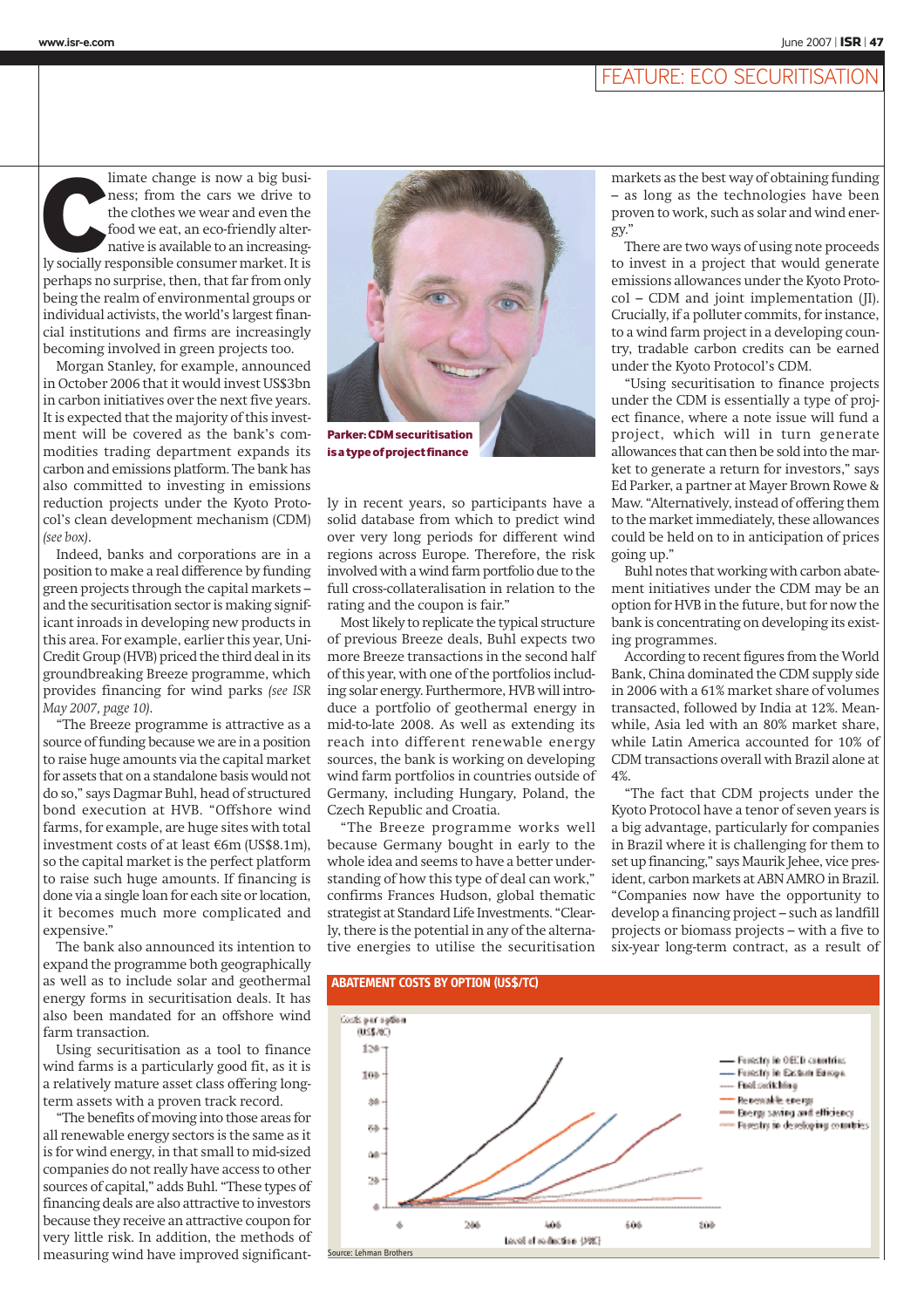## FEATURE: ECO SECURITISATION

selling their future CERs [Certified Emissions Reductions] on a forward basis at least up to 2012."

Long-term forestry projects also lend themselves well to the structured finance markets, as a recent initiative has shown. The Eco-Securitisation Research and Development Programme (Eco-Sec) was established in mid-2006 by the International Finance Corporation with backing from the UK Department for International Development *(see ISR October 2006, page 5)*.

Eco-Sec sets out to test the technical feasibility and likely development impact of ecosecuritisation, by examining its potential role in the financing and/or re-financing of sustainable forestry in the developing world. Eco-Sec is currently at the interface between the first and second stage of a three-stage process, according to Simon Petley, a director at EviroMarket, the firm completing the study.

The first stage of the process, a Proof of Concept Study, explores and mirrors existing securitsation processes to identify the commercial incentives and barriers that would lead to the development of an Eco-Sec securitisation transaction. The report outlines opportunities for links between sustainable forestry management and the capital markets – specifically, the links between native tropical rainforests and securitisation.

Based on the final outcome of this initial stage, subsequent projects will explore concept development and finally identify and promote measures that would act as market catalysts. "Our original remit from the IFC and UK Government was to explore the feasibility and potential impact of an instrument linking organisations involved in the ecologically sustainable management of diverse, slow growing tropical forests with competitive long-term financing from the capital markets," says Petley.

The growth characteristics of native forests – which grow slowly and have a wide diversity of trees, thus producing different types of wood over a long time frame – are very different to the characteristics displayed by man-made plantations, which tend to grow the same type of wood consistently and quickly. The finance of plantations has typically been undertaken by equity funds and approximately US\$36bn is already invested in forestry assets around the globe, with the US accounting for two-thirds of this total. Securitisation techniques can be better applied to fund native forest projects in countries across Central and South America and Africa.

"The 'forest-backed bonds' that we envisage will offer investors exposure to a range of securitised cashflows," continues Petley. "The key point behind our study is that natural growth forests in particular are not cor-



rectly priced by the market and they have a lot of additional value – such as carbon storage and biodiversity – which may become better priced by the market in the future."

He adds that these new revenue opportunities are attracting speculative interest at this stage, so a tranched instrument including natural forest plus a flow of income from alternative sources, such as plantations, makes sense. Although the development of traditional asset-backed structures involving land is attractive from a security point of view, property rights over forestry are a major consideration; land and use rights in tropical areas are a complex issue.

There are currently seven separate forestry projects around the world that are in a position to generate Kyoto-compliant carbon credits, according to EviroMarket's Petley. "We are looking at the potential of generating carbon credits under the CDM project," he says. "The key issue with forestry projects and carbon trading remains the permanence with which trees remove carbon from the atmosphere – whether they die, get cut down

# EMISSIONS TRADING

**The EU emissions trading scheme (ETS) was launched on January 1 2005 as part of the EU's climate policy towards its Kyoto Protocol commitment to reduce CO2 emissions from some 12,000 pollutants across Europe to 8% below 1990 levels by 2012 and 20% by 2020. The first phase of the scheme began on January 1 2005 and is due to run until December 31 2007, when phase two will begin and run until 2012.**

**One inherent problem with the scheme's initial stages was that too many allowances were given away, leading to a surplus in the market. This, along with the inability to carry forward unused allowances from phase one to phase two, meant that most utilities had already hedged their positions for the whole of phase one going into 2007. Consequently, the price of allowance**

**certificates dropped from a peak price of almost €30/tC in April 2006 to less than €1 by spring 2007.**

**"Theoretically, carbon should be trading in line with other energy markets and it certainly hasn't done that," observes Frances Hudson, global thematic strategist at Standard Life Investments. "The chances of prices as low as this deterring anybody from polluting is low, as it is no deterrent at all. Another philosophical problem with it is the assignment of credit between the companies – nothing should be given out, people should have to buy it, which might help on the pricing side because there is no rigour at all. It might work in terms of a market and you might get people trading it, but in terms of the environment it is pretty much a nonstarter." As for phase two,**

**the EU Commission notes that meeting Kyoto commitments will be severely**

**compromised if more allowances are to be issued by member states than the likely quantity of actual emissions. As ISR went to press, decisions made so far on 19 national allocation plans set the annual cap at 5.8% below 2005 verified emissions on average.**

**In addition, there will be a tighter constraint within phase two, as the penalty for noncompliance will rise from €40 currently in place to €100. Phase two will also allow the carry-over of credits.**

**However, many question marks still surround the potential for a market post-2012 – although this is changing. "The uncertainty surrounding whether there will be a market after 2012 is already decreasing rapidly," notes Jehee at ABN AMRO in Brazil. "The EU has made a clear statement that the EU scheme will continue after 2012, as they have committed to reductions of at least 20% by 2020. However,**

**allocations are not finalised yet, so it is not enough for large companies to commit to buying large number of CERs at this stage because they do not know the level that they will be responsible for at the end."**

**The Linking Directive creates a link between the EU ETS and the Kyoto Protocol's two other flexible mechanisms: the clean development mechanism (CDM) and joint implementation (JI). Polluting companies can earn additional tradable emissions credits through funding CDM projects in the developing world through the transfer of emissionsreducing technology. Conversely, JI is the protocol's mechanism for participating installations in an emissions trading scheme, to earn tradable emissions credits for investing in emission reduction projects in other countries with their own emissions reduction targets.**